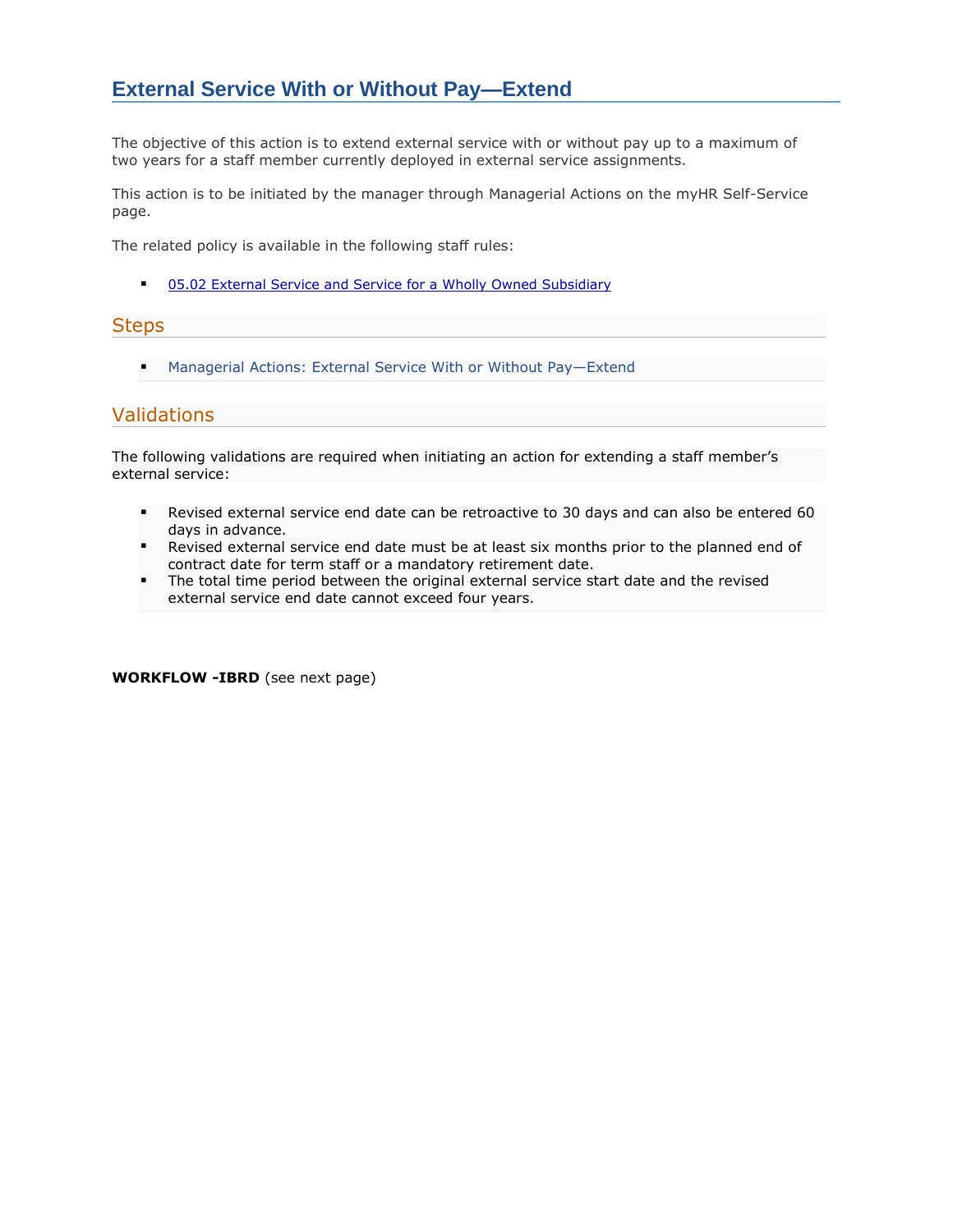## IBRD - External Service With or Without Pay—Extend



**WORKFLOW – IFC** (see next page)